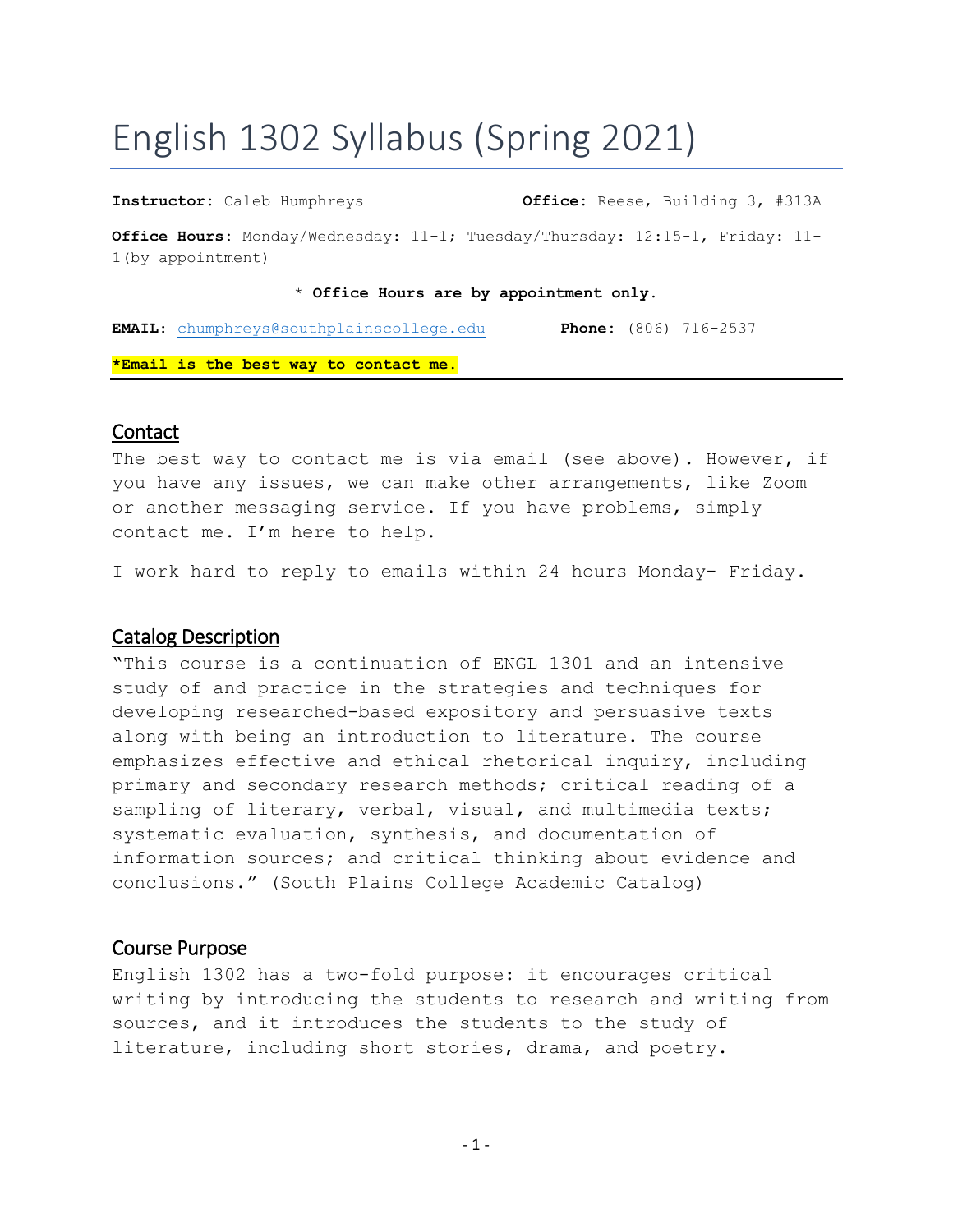# Required Text

There is no required textbook for this class as all of the readings will be available online.

# Objectives and Outcomes

Upon successful completion of this course, students will:

- Demonstrate knowledge of individual and collaborative research processes.
- Develop ideas and synthesize primary and secondary sources within focused academic arguments, including one or more research-based essays.
- Analyze, interpret, and evaluate a variety of texts for the ethical and logical uses of evidence.
- Apply critical thinking to the study of literature and write essays which demonstrate that critical thinking.
- Use edited American English to write in a style that clearly communicates meaning, builds credibility, and inspires belief or action.
- Apply the conventions of style manuals for specific academic disciplines (e.g., APA, CMS, MLA, etc.)
- Read and view videos of works of literature; analyze the use of literary devices (plot, point of view, theme, characterization, setting, symbolism, tone, etc.); participate in class discussions of the readings; and be tested over their understanding of the readings and lectures through quizzes, examinations, and/or written assignments.

# Essays

You will write several essays. The essays written in this course will start in draft form. The rough draft of an essay will only be graded for completion. This will give you the chance to practice the writing process and to improve on the essay through workshopping with peers, suggestions from the instructor, and self-analysis. The second draft will be graded.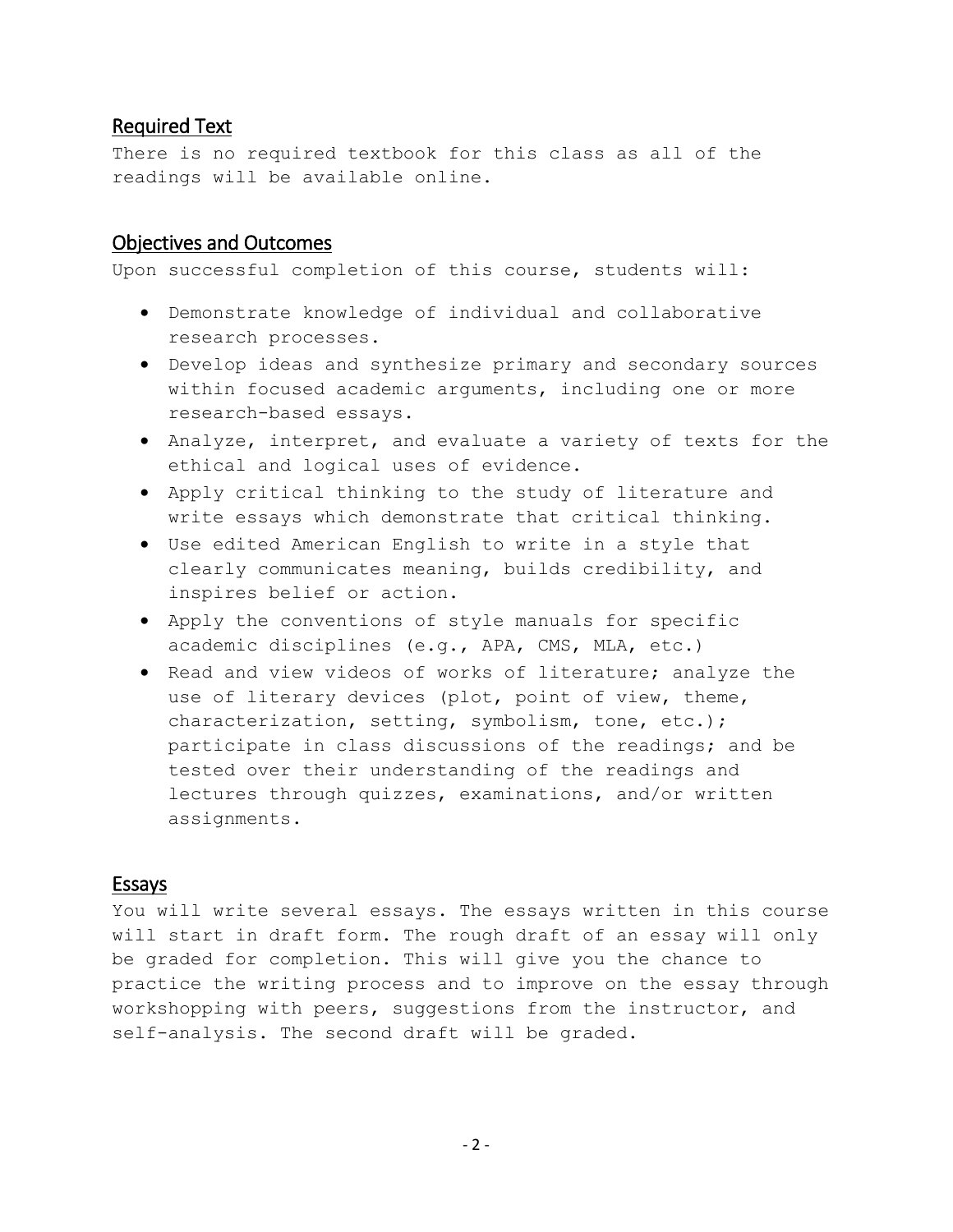# Course Work

| Song Lyric Assignment         | 5%              |
|-------------------------------|-----------------|
| Poetry Explication            | 10%             |
| Character Analysis Assignment | 5%              |
| Researched Literary Argument  | 20.8            |
| Essay Drafts and Reviews      | 10 <sub>8</sub> |
| Misc. Homework                | 30%             |
| Exams $(108 each)$            | 20%             |

# Grade Availability

As this is an online course, you will always have access to your current grades. Simply click on the "My Grades" link to view individual assignment grades and your current course average. You should check your grades weekly.

# Grading Timeline

Major assignments will be graded within two weeks.

# Submitting Essays

You will submit papers and reading responses under the "Writing Assignments" tab on Blackboard.

- Papers must be saved and submitted as Microsoft Word files (.doc or .docx). These are the only formats that Turnitin will readily accept.
- If I can't open your file, it will receive a zero.
- All written work must be formatted according to MLA style. (See link under the Links tab and MLA Handout under the Handouts tab.)
- Once your paper has been graded, you will be able to view my feedback.

# Late Work Policy

In order to treat all students fairly, late work will not be accepted in this course, unless there are extreme circumstances. All major assignment due dates are on the Course Schedule. See below.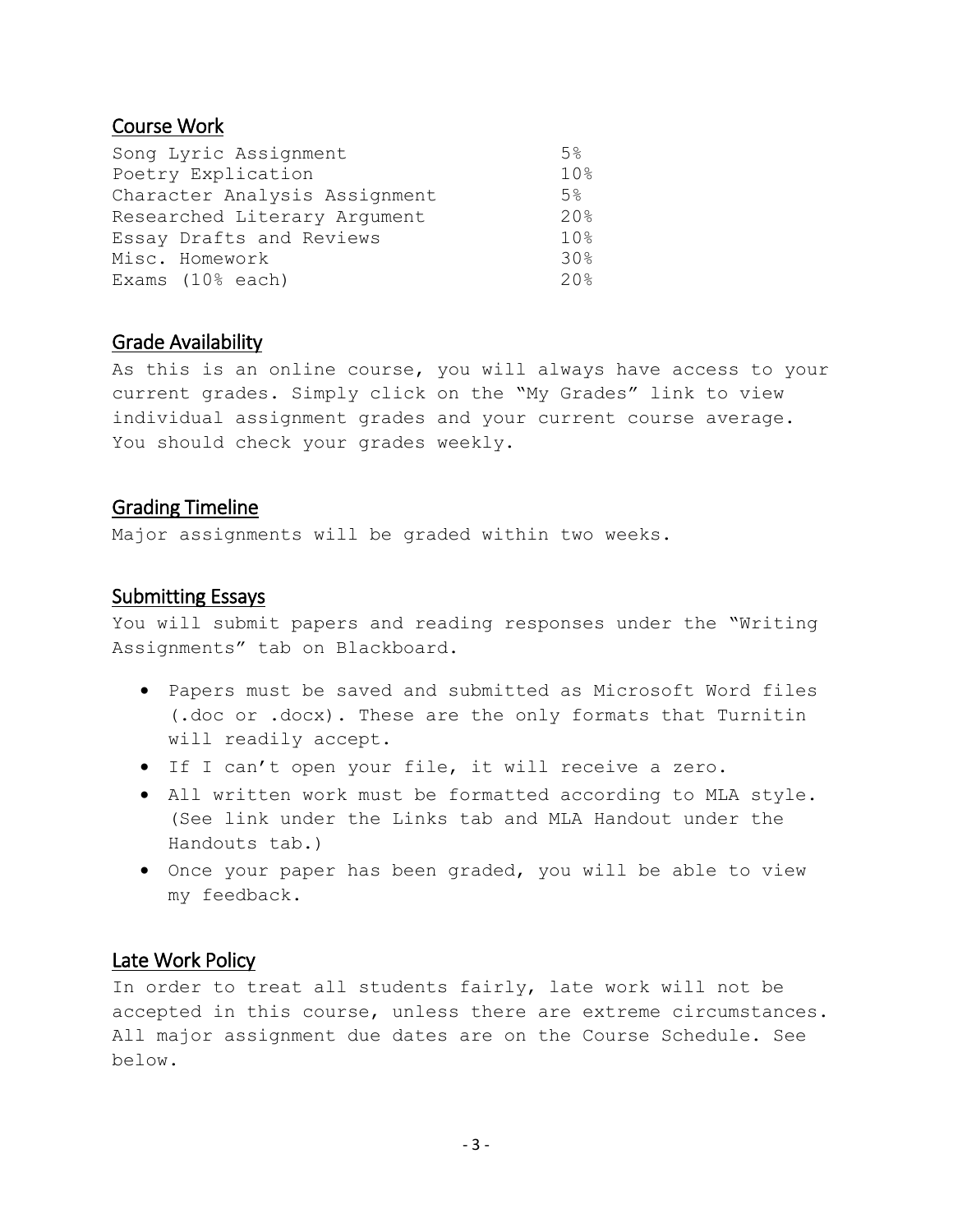#### Methods of Evaluation

Student work is evaluated by means of A, B, C, D, and F: Superior, Good, Average, Poor, and Unacceptable. Numerical grades are assigned for convenience in averaging grades only. Essays and writing assignments will be evaluated according to the following criteria:

1. Use of the conventions of standard grammar. 2. Use of the appropriate method of development for the assignment.

3. Use of the principles of unity and coherence.

4. Use of logical, factual arguments to advance the thesis of the assignment.

#### Academic Integrity

The guidelines set forth in the South Plains College catalog will be followed. From the catalog:

**Cheating**: Dishonesty of any kind on examinations or on written assignments, illegal possession of examinations, the use of unauthorized notes during an examination, obtaining information during an examination from the textbook or from the examination paper of another student, assisting others to cheat, alteration of grade records, illegal entry or unauthorized presence in an office are examples of cheating. Complete honesty is required of the student in the presentation of any and all phases of course work. This applies to quizzes of whatever length, as well as to final examinations, to daily reports and to term papers.

**Plagiarism**: Offering the work of another as one's own, without proper acknowledgment, is plagiarism; therefore, any student who fails to give credit for quotations or essentially identical expression of material taken from books, encyclopedias, magazines and other reference works, or from the themes, reports or other writings of fellow student, is guilty of plagiarism. *Plagiarism* is another word for academic dishonesty and is a form of theft. All of the writing and the ideas in your writing (e.g., journals) must be your own. Any attempt to pass off the work of someone else as your own will result in an F for the course.

Failure to comply with this policy **will** result in a **'0'** (no credit) for the assignment and can result in an **"F"** for the course if circumstances warrant. Please note that essays cannot be "recycled" – reusing previous essays that you have written is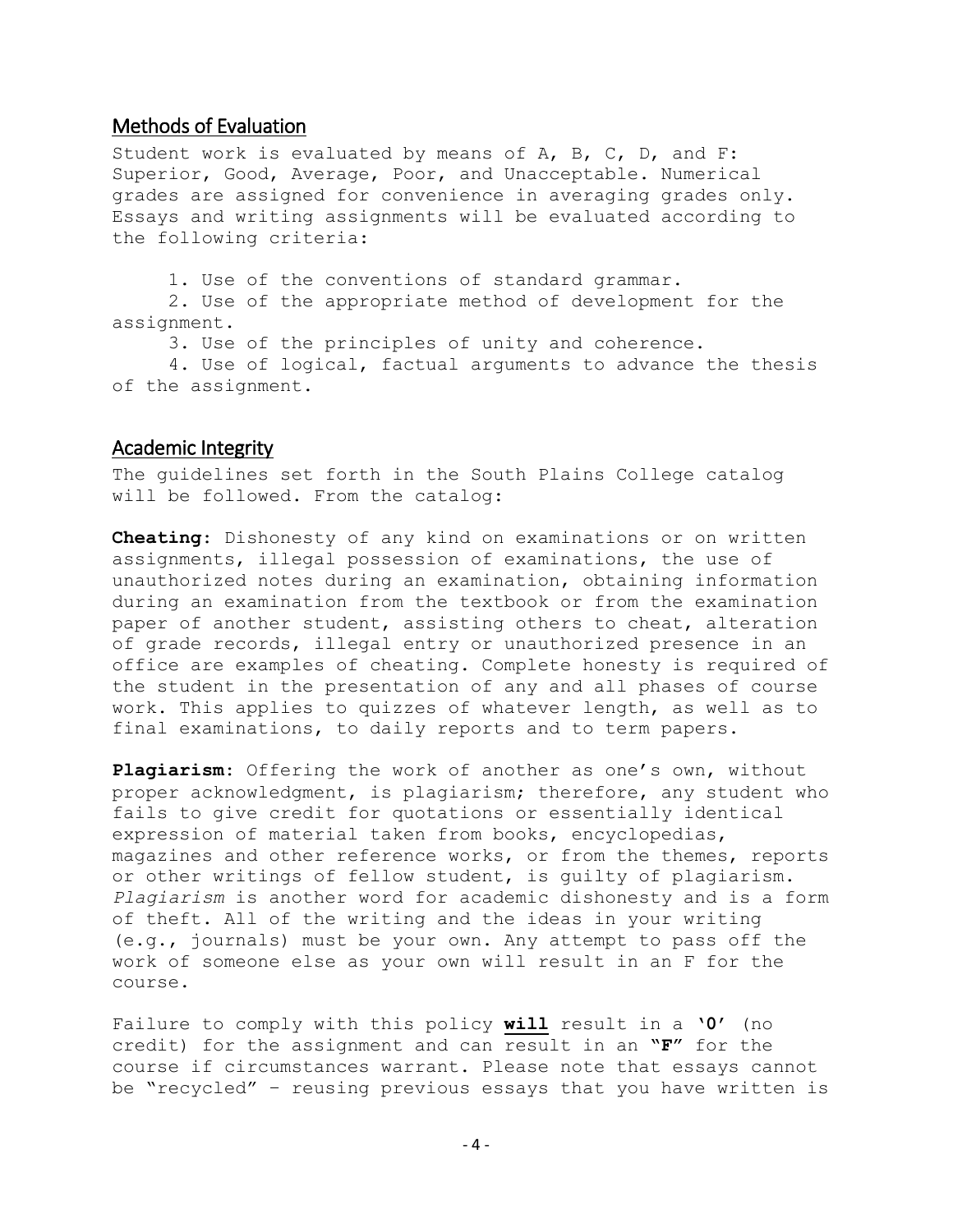still a form of academic dishonesty. All writing in this class must be new and original.

# Turnitin

Work and essays written **MUST** be submitted to Turnitin via Blackboard. An unfavorable Turnitin report may result in a zero for the assignment. A failure to upload to Turnitin will result in a zero for the written work, regardless of quality.

#### Blackboard, Internet Access, and Word Processors

Blackboard is the website host for our class, where you are able to view and access homework, view and print out class *PowerPoint* lessons, check your grades, view the syllabus, and utilize additional links. You will need internet access and a word processor to complete your homework assignments. If you do not have a computer or reliable internet access, you will need to plan time into your weekly schedule to use the SPC computer labs on the Levelland, Reese, or ATC campuses or find a computer with reliable, fast internet access and a word processor that you can use on a regular basis. Access our Blackboard course from the SPC homepage: http://www.southplainscollege.edu/ or at:

[https://southplainscollege.blackboard.com.](https://southplainscollege.blackboard.com/)

Frequently, you will need to view *PowerPoint* presentations and *Microsoft Word* files, as found under the *Course Content* tab. In order to fully participate in the course, you will need access to *Microsoft Office.* SPC provides *Office 365* for free for all students. You can download the programs here:

[https://office.com](https://office.com/)

#### Reading Assignments

Assigned reading is a requirement for this course. Readings will be assigned every day. Any information discussed in the assigned reading may be included in your exams, even if it was not explicitly mentioned in the lecture or PowerPoints.

# Reading Quizzes and Discussion Boards

It is especially important that you read the assigned texts. Therefore, in order to ensure that you are keeping up with the readings, you will be required to complete reading quizzes or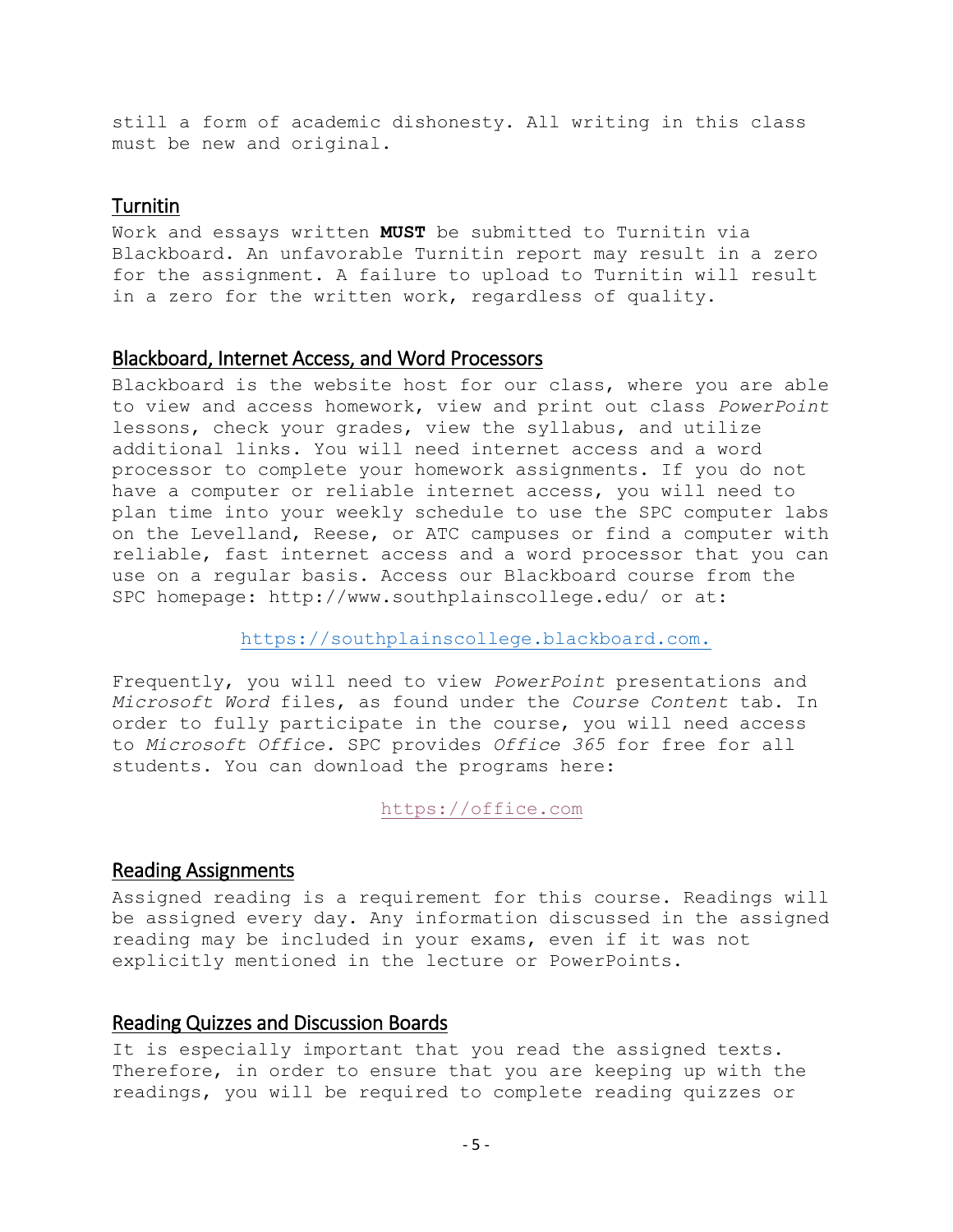submit discussion board posts on Blackboard. Be sure, before taking the tests, to read each text carefully. You will not have time, once the quiz begins, to look up answers. These reading quizzes cannot be made up and will not be accepted late.

#### Online Etiquette

Since you are college students, you are expected to conduct yourselves professionally.

Be Respectful. Show respect to yourself, your classmates, and your instructor. Be courteous and professional in all of your written communication. Any student who displays rude or confrontational behavior will be permanently blocked from the course.

## Tips for Success

- 1. Professional Writing. Your written work and communication should reflect that you are in a composition course. All essays should be written in scholarly, Standard Academic English.
- 2. Communicate. If you do not understand the assignment, call or email me. I am here to help you! However, try to contact me in a timely fashion. Do not email me the night before an assignment is due. I work hard to respond to emails within 24 hours, except on the weekends.
- 3. Be Organized. Give yourself enough time to complete each assignment. Do not fall behind in the course.
- 4. Be Studious. Internet courses require self-discipline, organization, and motivation. You need to set aside time each day to "attend" this class.

### Note to Students with Disabilities

Students with disabilities, including but not limited to physical, psychiatric, or learning disabilities, who wish to request accommodations in this class should notify the Disability Services Office early in the semester so that the appropriate arrangements may be made. In accordance with federal law, a student requesting accommodations must provide acceptable documentation of his/her disability to the Disability Services Office. For more information, call or visit the Disability Services Office at Levelland (Student Health & Wellness Office) 806-716-2577, Reese Center (Building 8) 806-716-4675, or Plainview Center (Main Office) 806-716-4302 or 806-296-9611.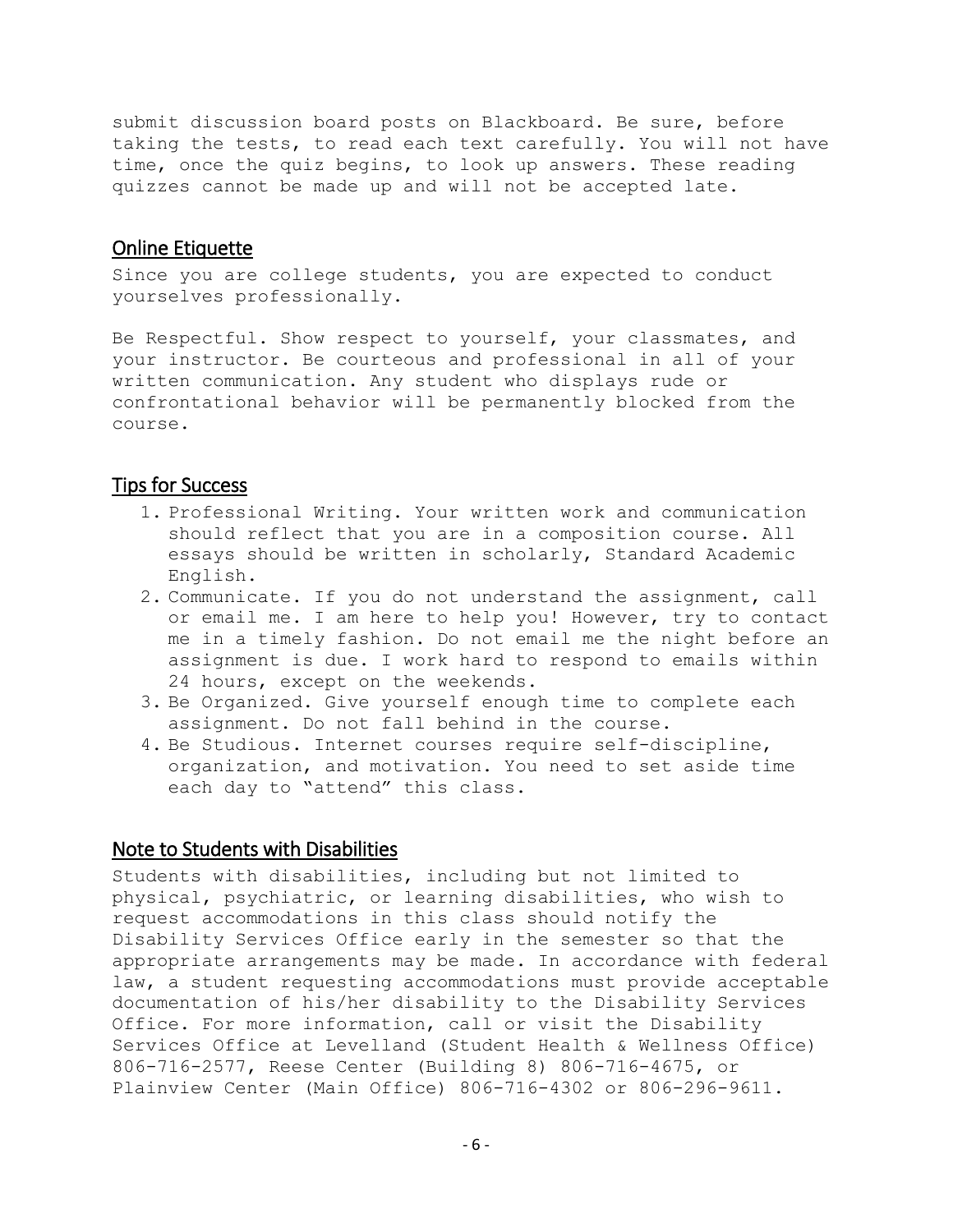## Diversity Statement

In this class, the instructor will endeavor to establish and support an environment that values and nurtures individual and group differences and encourages engagement and interaction. Understanding and respecting multiple experiences and perspectives will serve to challenge and stimulate all participants to learn about others, about the larger world, and about themselves.

## Statement of Non-Discrimination

As your instructor, I do not discriminate on the basis of age, color, disability, ethnicity, gender, national origin, race, religion, sexual orientation or veteran status. You can find SPC's Non-Discrimination Policy Statement online.

**\*\*Note: The instructor reserves the right to modify the course syllabus, policies, and schedule at any point during the semester. Students will be notified of any changes.**